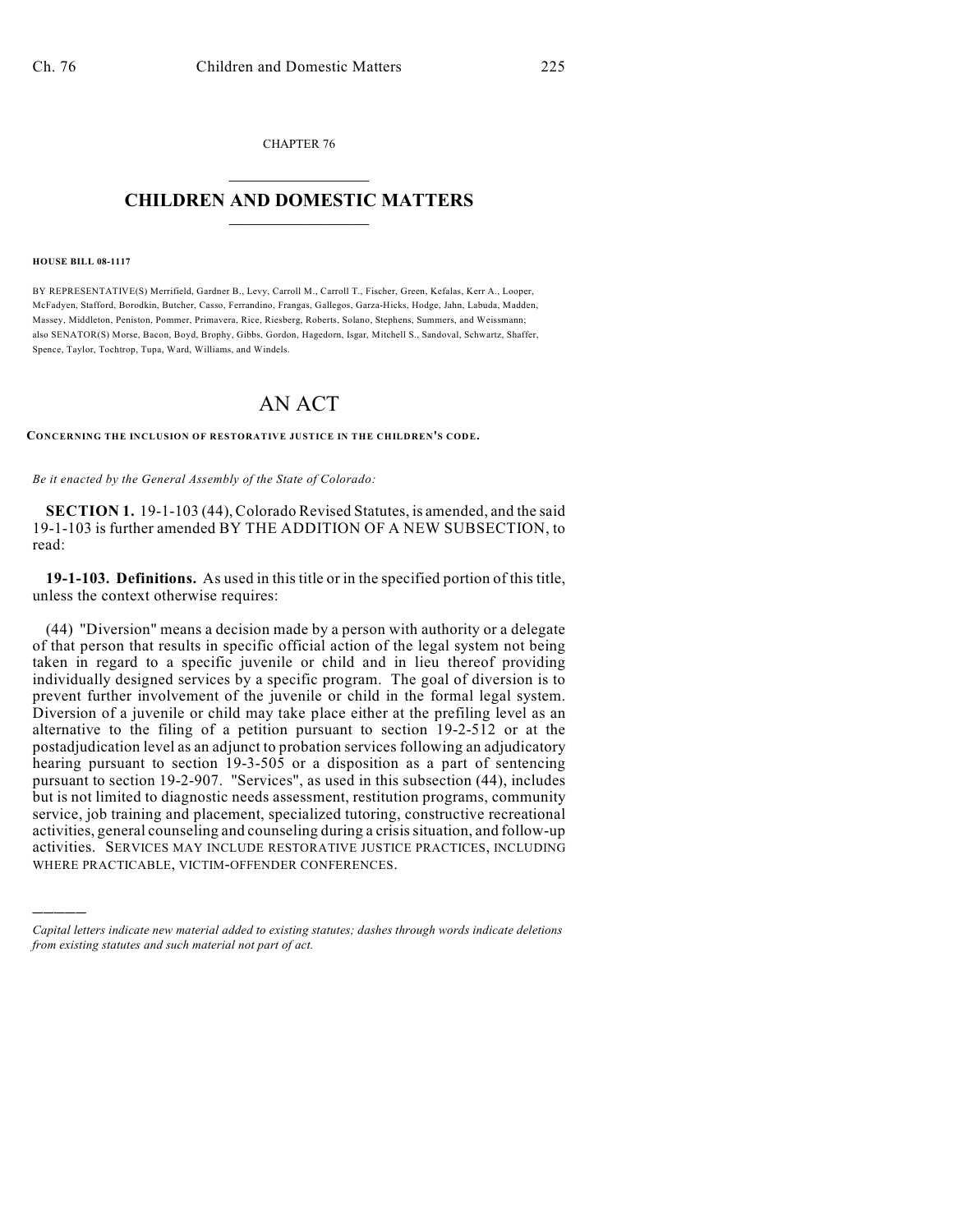(94.1) "RESTORATIVE JUSTICE" MEANS THOSE PRACTICES THAT EMPHASIZE REPAIRING THE HARM TO THE VICTIM AND THE COMMUNITY CAUSED BY CRIMINAL ACTS. RESTORATIVE JUSTICE PRACTICES MAY INCLUDE VICTIM-OFFENDER CONFERENCES ATTENDED VOLUNTARILY BY THE VICTIM, A VICTIM ADVOCATE, THE OFFENDER, COMMUNITY MEMBERS, AND SUPPORTERS OF THE VICTIM OR THE OFFENDER THAT PROVIDE AN OPPORTUNITY FOR THE OFFENDER TO ACCEPT RESPONSIBILITY FOR THE HARM CAUSED TO THOSE AFFECTED BY THE CRIME AND TO PARTICIPATE IN SETTING CONSEQUENCES TO REPAIR THE HARM. CONSEQUENCES RECOMMENDED BY THE PARTICIPANTS MAY INCLUDE, BUT NEED NOT BE LIMITED TO, APOLOGIES, COMMUNITY SERVICE, RESTORATION, AND COUNSELING. THE SELECTED CONSEQUENCES ARE INCORPORATED INTO AN AGREEMENT THAT SETS TIME LIMITS FOR COMPLETION OF THE CONSEQUENCES AND IS SIGNED BY ALL PARTICIPANTS.

**SECTION 2.** 19-2-303 (1), (2), and (5), Colorado Revised Statutes, are amended to read:

**19-2-303. Juvenile diversion programs - authorized.** (1) In order to more fully implement the stated objectives of this title, the general assembly declares its intent to establish a juvenile diversion program THAT, WHEN POSSIBLE, INTEGRATES RESTORATIVE JUSTICE PRACTICES to provide community-based alternatives to the formal court system that will reduce juvenile crime and recidivism, change juvenile offenders' behavior and attitudes, PROMOTE JUVENILE OFFENDERS' ACCOUNTABILITY, RECOGNIZE AND SUPPORT THE RIGHTS OF VICTIMS, HEAL THE HARM TO RELATIONSHIPS AND THE COMMUNITY CAUSED BY JUVENILE CRIME, and reduce the costs within the juvenile justice system.

(2) The division of criminal justice of the department of public safety is authorized to establish and administer a juvenile diversion program THAT, WHEN POSSIBLE, INTEGRATES RESTORATIVE JUSTICE PRACTICES. In order to effectuate the program, the division may contract with governmental units and nongovernmental agencies to provide services for eligible youth through community-based projects providing an alternative to a petition filed pursuant to section 19-2-512, an adjudicatory hearing pursuant to section 19-3-505, or dispositions of a juvenile delinquent pursuant to section 19-2-907.

(5) When applying for a contract with the division of criminal justice to provide services to youths under the juvenile diversion program, a community project shall submit for review by the division a list of the project's objectives, A LIST OF THE RESTORATIVE JUSTICE PRACTICES, IF APPLICABLE, INCLUDED IN THE PROJECT, a report of the progress made during the previous year if applicable toward implementing the stated objectives, an annual budget, and such other documentation as may be required by the director.

**SECTION 3.** 19-2-706 (1), Colorado Revised Statutes, is amended to read:

**19-2-706. Advisement.** (1) At the first appearance before the court after the filing of a petition, the juvenile and his or her parents, guardian, or other legal custodian shall be advised by the court of their constitutional and legal rights as set forth in rule 3 of the Colorado rules of juvenile procedure. SUCH ADVISEMENT MAY INCLUDE THE POSSIBILITY OF RESTORATIVE JUSTICE PRACTICES, INCLUDING VICTIM